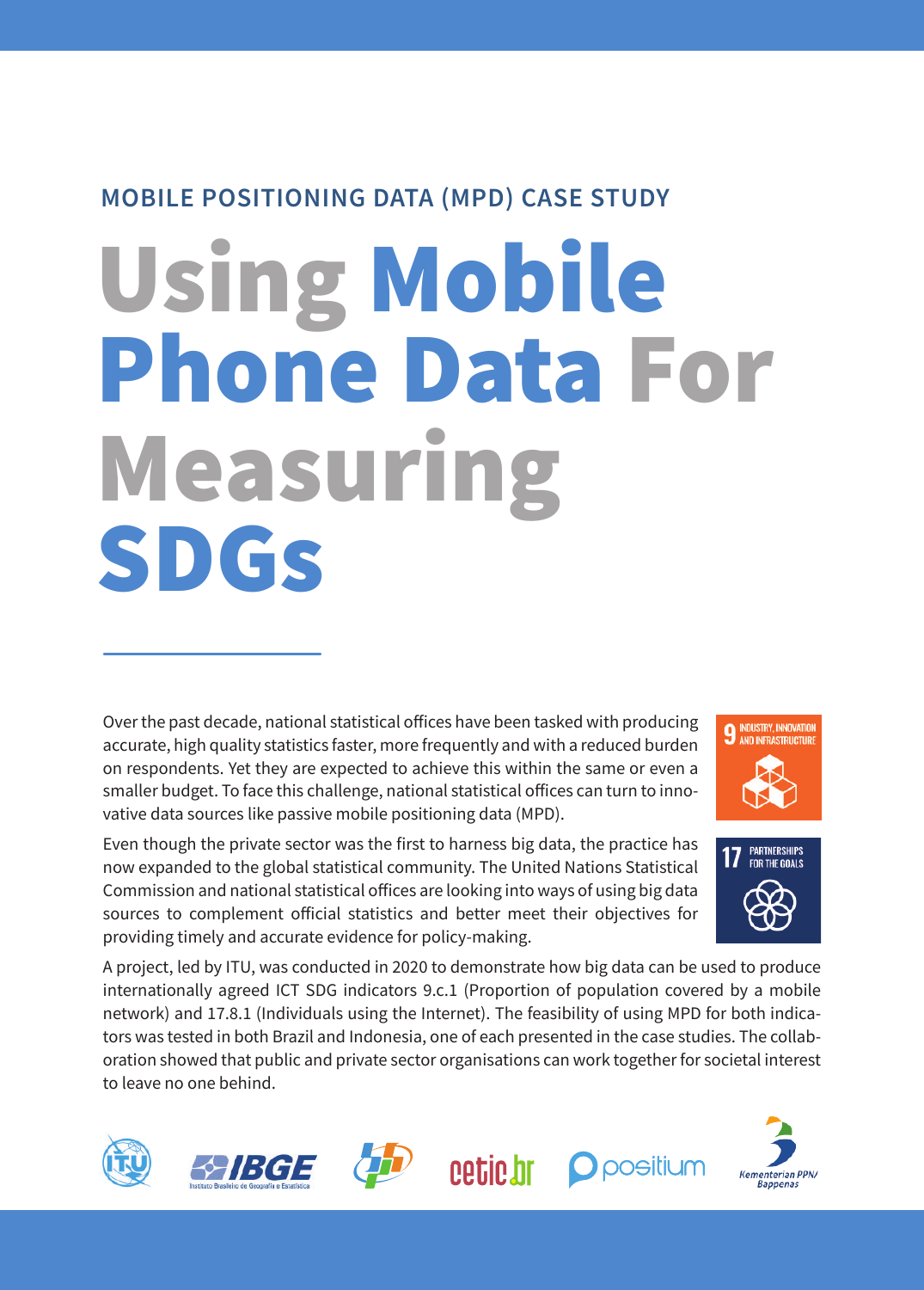## 1**DATA ACCESS**

Before the project begins, NSOs should ensure the availability of necessary data processing infrastructure, data science skills and access to the following data:

- mobile positioning data, i.e. metadata on calls, messages and internet usage;
	- mobile network cell locations, i.e. from the mobile network operator, the
- telecom regulator or crowdsourced database like OpenCelliD;
- GIS files of local administrative units, i.e. shapefiles;
- population grid, i.e. from WorldPop database;
- any necessary spatial data, i.e. digital elevation model.

# 3**PROCESSING**

Implement all processing steps:

- calculate coverage areas;
- calculate and validate home locations;
- calculate indicators.

**Any national statistical office (or other organisation) who wants to calculate SDG indicators from MPD should follow certain steps**

## **2 INPUT QUALITY**<br> **ASSURANCE (QA**<br>
Check input data to **ASSURANCE (QA)**

Check input data to ensure quality before calculations:

prepare and run QA on local administrative unit layers;

run QA of mobile positioning

- data to ensure it is reliable for the required task;
- download and validate cell location data;

download and validate any external data (i.e. population

• grid, digital elevation model), compare with other available data, if necessary.

#### 4**OUTPUT QUALITY ASSURANCE**

Implement all processing steps:

NSO validates results of the calculated indicators;

calculated indicators are

• visualised to analyse regional differences.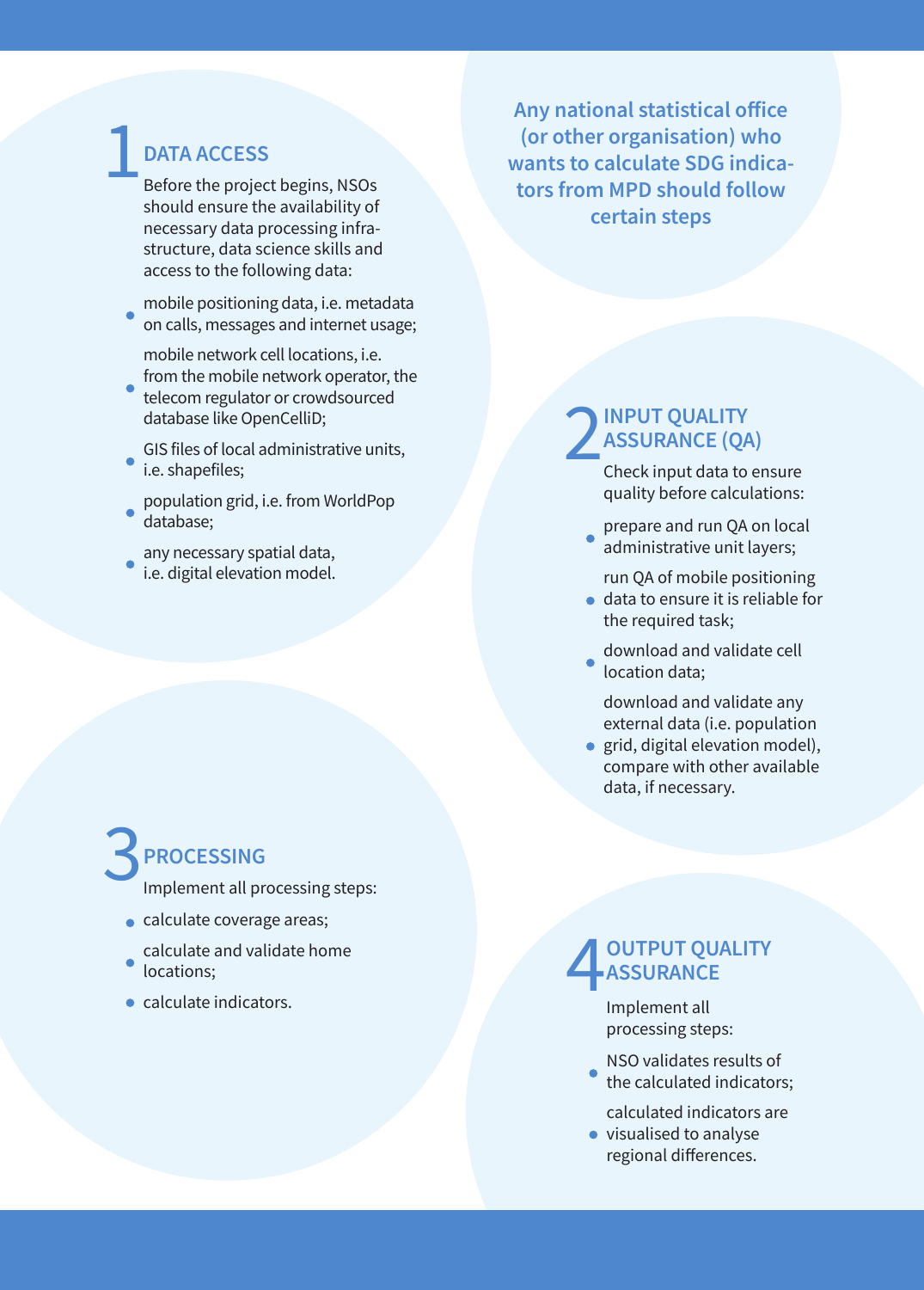## **USING MPD TO MEASURE SDG 9.c.1 INDONESIA**

The project was implemented by BPS Statistics Indonesia, together with Bappenas (Ministry of Planning), ITU and Positium, and was submitted for Voluntary National Review. The project partners have previously been collaborating to calculate official tourism statistics with MPD since 2016. Now, mobile positioning data was used to estimate the SDG indicators 9.c.1 and 17.8.1. Here we present the results of one of the two indicators included in the project, indicator 9.c.1, proportion of population covered by a mobile network. While the indicator has already been calculated by BPS in Indonesia every year with administrative data, there were no geographic breakdowns and it took time to compose these, resulting in delays in publication.

#### **OBJECTIVES**

Monitor SDG indicator 9.c.1 and include it in Indonesia's Voluntary National Review

annually, while increasing the timeliness and disaggregation of both indicators;

answer policy needs for SDG indicators

• and meet the 2030 SDG targets set by the Ministry of Development Planning;

explore new data sources to reduce cost

- $\bullet$  from and necessity of conducting an annual household survey;
- compare MPD results with the household survey to check for accuracy.

#### **CHALLENGES**

Access to data – operators are not very keen on sharing the necessary data;

knowledge required for the new methodology for measuring ICT indicators;

infrastructure challenges – using the mobile network operator sandbox,

**e** electricity breakouts, long data processing time given the data volumes necessitated investments in infrastructure;

assessing the differences between ● population estimates from BPS and WorldPop.

#### **SOLUTION**

BPS Statistics Indonesia itself gained access to the data and conducted verification of the results. The ITU Handbook with its defined methodology made data processing smoother at every step. To improve processing power, investments were made into infrastructure and software. Based on the digital elevation model, a coverage model was built, and assumptions for signal propagation were made. Crowdsourced data (from OpenCellID database) was used to determine cell locations. A population grid was harnessed to validate population projection from MPD.

**Goal 9:** Build resilient infrastructure, promote inclusive and sustainable industrialization and foster innovation

**Target 9.c:** Significantly increase access to information and communications technology and strive to provide universal and affordable access to the Internet in least developed countries by 2020

**Indicator 9.c.1:** Proportion of population covered by a mobile network, by technology

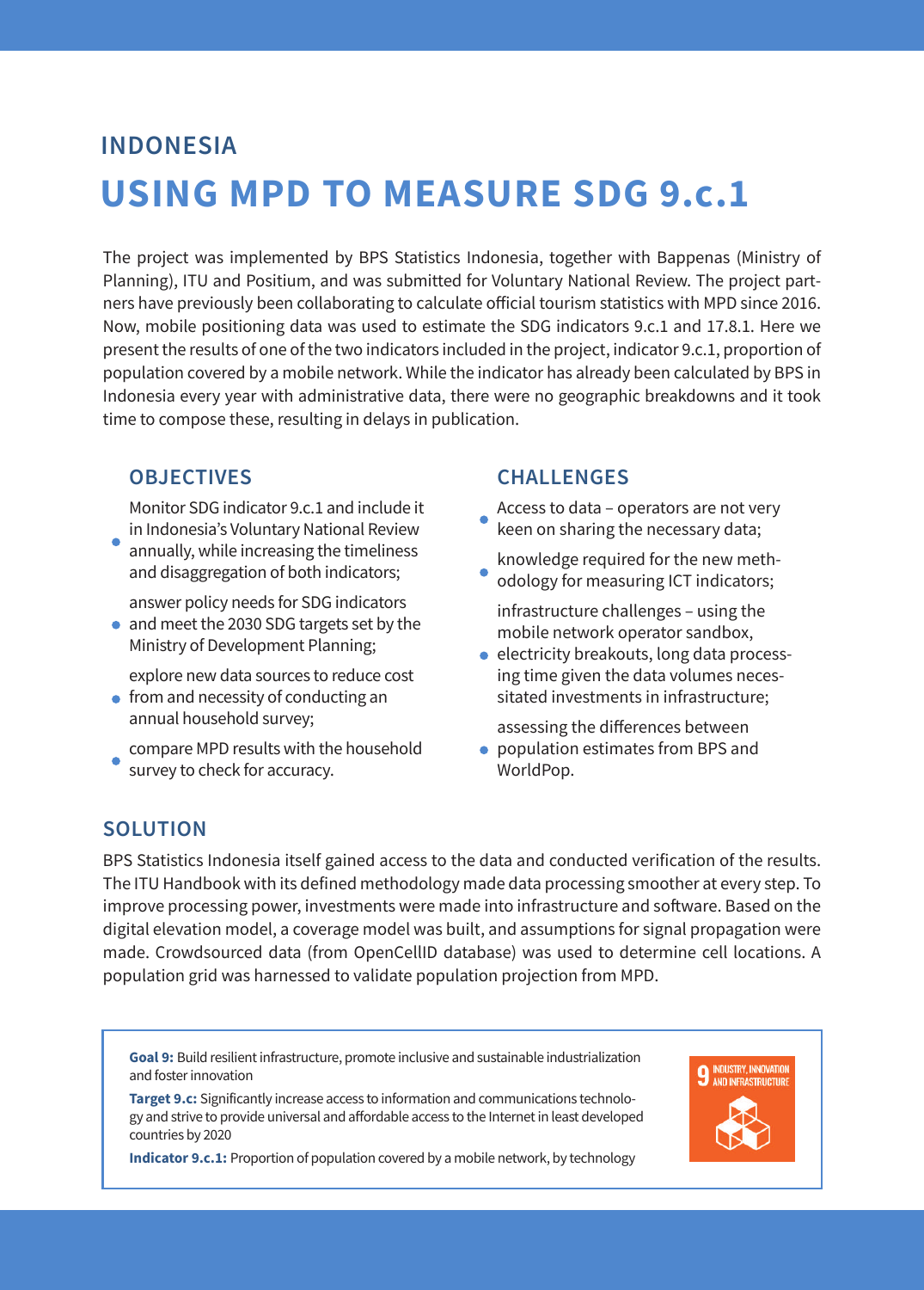#### **KEY RESULTS**

For the first time, regions in Indonesia had data for mobile network coverage. Thanks to big data, the coverage could be calculated for even 1 km grid level. The calculated coverage areas were realistic and, therefore, calculated indicator values were assessed to have good quality. The mobile network coverage indicator from big data allows deep inspection of areas where coverage is still missing compared to population figures, whereas previously this analysis was only done at municipality border level in Indonesia.

It was proven that additional data sources – OpenCelliD and WorldPop – can be used to calculate the proportion of population covered with mobile networks without requiring any partnerships. OpenCelliD data is similar to data from mobile operators, and use of the digital elevation model provided a way to include the topography of the country in the coverage calculation. The mobile network coverage indicator from big data allows deep inspection of areas where coverage is still missing compared to population figures, whereas previously this analysis was only done at municipality border level in Indonesia. The initial exercise developed into a method which, combined with gained experience, will be used to replicate the calculations regularly and submit timely results to ITU.



*Figure 1. Proportion of population covered by 4G*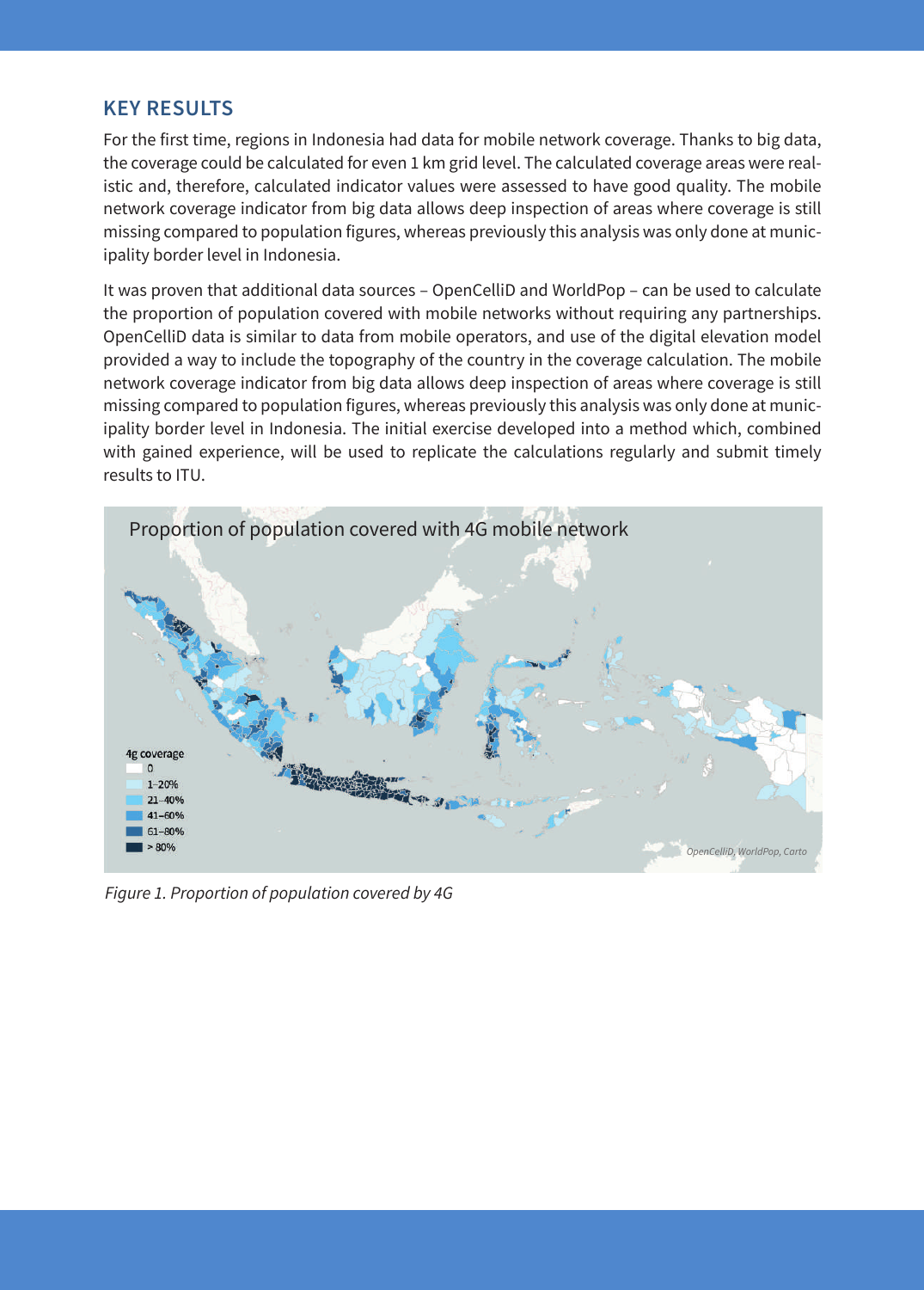# **USING MPD TO MEASURE SDG 17.8.1 BRAZIL**

In Brazil, an innovative data source – mobile positioning data (MPD) – was used to obtain trusted statistics for SDG indicators for the first time. The project was led by the Brazilian Institute of Geography and Statistics (IBGE), who is responsible for finding out how many individuals use the Internet (17.8.1). Although indicator 9.c.1 is not a focus for IBGE, it was also calculated, but will not be covered within this case study. IBGE collaborated with the Regional Center for Studies on the Development of the Information Society (cetic.br), ITU and Positium. The results of the analysis were verified for accuracy and robustness by comparing with similar data from traditional data sources (surveys). Through this process, IBGE gained experience in handling and processing MPD.

#### **OBJECTIVES**

Have results on a more disaggregated

● level than the household survey provides;

compare results with the household

- survey to determine whether mobile phone data can complement it;
- **e** get timely data and statistical results.

#### **CHALLENGES**

Data access – not all mobile network

operators were willing to provide data for a pilot project;

not knowing what methodology or skills

• are needed to work with this type of data;

reliability of the data received from the mobile network operator is unknown as

ă well as the method for assessing data quality;

infrastructure to handle volumes of big data.

#### **SOLUTION**

IBGE reached out to experts on mobile phone big data and to other countries who had previously done a similar analysis. With the support of the ITU Handbook and its defined methodology, every step of the data handling was smooth. Working together with national stakeholders, they were able to facilitate access to the data and verify the results. This included doing a quality check on raw data to assess if it was fit-for-use. Investments were made to infrastructure, particularly to improve software and hardware for data processing, and to train data scientists and staff in this area of MPD for statistics.

**Goal 17:** Strengthen the means of implementation and revitalize the Global Partnership for Sustainable Development

**Target 17.8:** Fully operationalize the technology bank and science, technology and innovation capacity-building mechanism for least developed countries by 2017 and enhance the use of enabling technology, in particular information and communications technology



**Indicator 17.8.1:** Proportion of individuals using the Internet